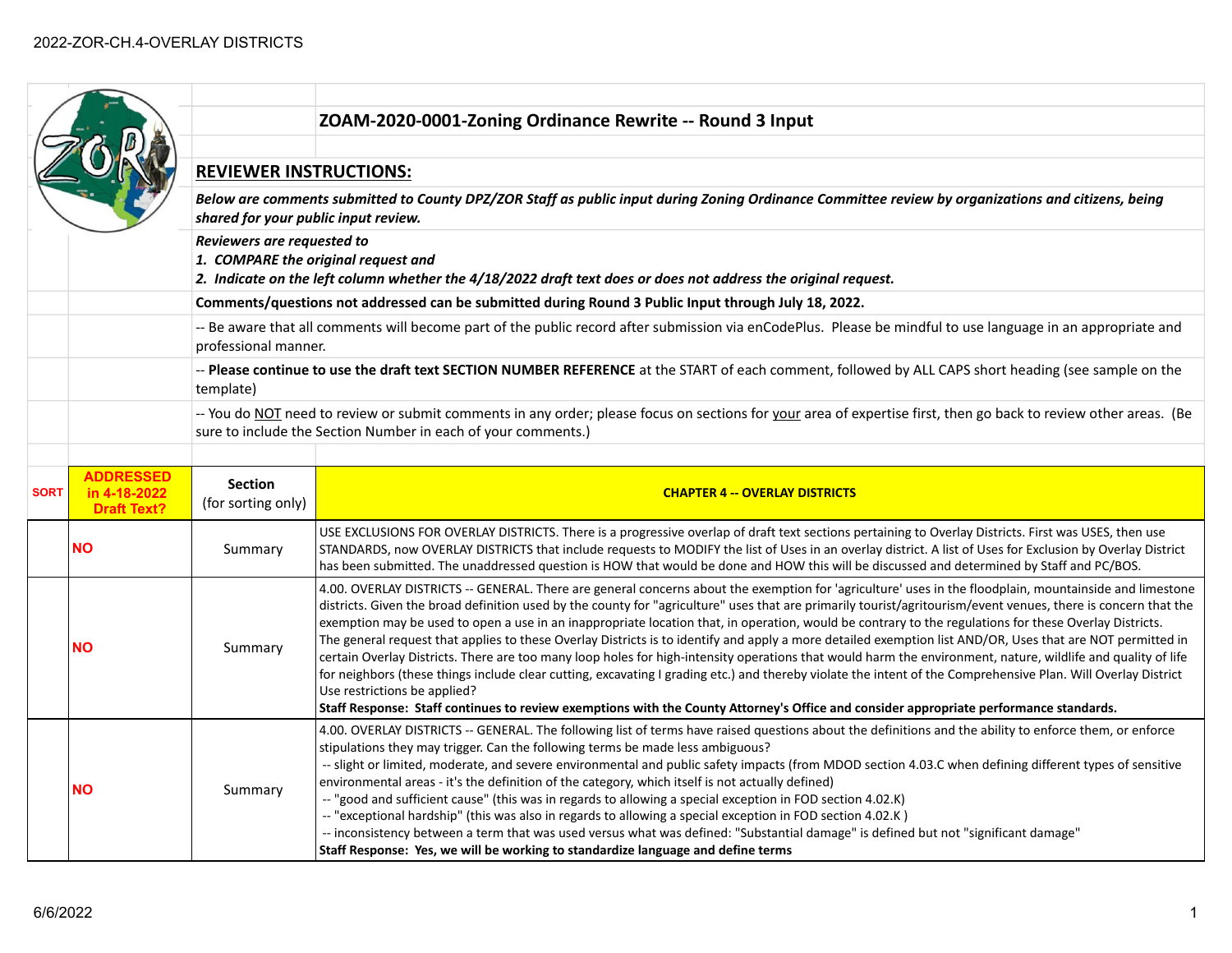|                                               |            | <b>MOUNTAINSIDE DEVELOPMENT OVERLAY DISTRICT CHANGED TO SECTION 4.04</b><br><b>STAFF SUMMARY Section 4.04 - MDOD:</b><br>. Revision to "Uses and Activities" new Section D of the MDOD to clarify the permitted and special exception uses, implement 2019 GP policy for<br>special exception approval requirement for subdivision of land within the MDOD.3<br>. New "Mountainside Resource Protection Setbacks" establishing setbacks for defined Crests and Ridgelines, Perennial Headwaters, and Springs, to<br>implement Soils and Geologic Resources policies of the 2019 GP.4<br>. New definitions for protected resources and other terms and concepts referenced in the MDOD regulations                                                                                                                                                                                                                                                                                                                                                                                                                                                                                                                                                                                                                                                                                                                                                                                                                                                                                                                                                                                                                                                                                                                         |
|-----------------------------------------------|------------|---------------------------------------------------------------------------------------------------------------------------------------------------------------------------------------------------------------------------------------------------------------------------------------------------------------------------------------------------------------------------------------------------------------------------------------------------------------------------------------------------------------------------------------------------------------------------------------------------------------------------------------------------------------------------------------------------------------------------------------------------------------------------------------------------------------------------------------------------------------------------------------------------------------------------------------------------------------------------------------------------------------------------------------------------------------------------------------------------------------------------------------------------------------------------------------------------------------------------------------------------------------------------------------------------------------------------------------------------------------------------------------------------------------------------------------------------------------------------------------------------------------------------------------------------------------------------------------------------------------------------------------------------------------------------------------------------------------------------------------------------------------------------------------------------------------------------|
| <b>NO</b><br><b>EXAMPLES</b><br><b>NEEDED</b> | 4.04.C.2   | 4.04 MOUNTAINSIDE DEVELOPMENT OVERLAY DISTRICT (MDOD). C.2 Exemptions. How will the coordination between applications for Zoning, B&D, Health<br>Dept./ODW, Loudoun County Soil and Water Conservation District (LCSWCD), Natural Resources and Conservation Service (NRCS) be addressed in ZOR to<br>close known loopholes? Example available upon request.<br>Staff Response: We would be happy to consider any examples of procedures regulations that cover interdepartmental reviews<br>2022 Round 3 Input: Wonderful! Examples will be forthcoming.                                                                                                                                                                                                                                                                                                                                                                                                                                                                                                                                                                                                                                                                                                                                                                                                                                                                                                                                                                                                                                                                                                                                                                                                                                                                 |
| <b>NO</b>                                     | 4.03.D     | Covered Activities (Submitted): 4.03.D MDOD Uses and Activities. Even with the reference to the "Covered Activities" definition, and "2. Permitted Uses"<br>the regulations are insufficient for the protection of MDOD. A clear list of Uses that should NOT be permitted for MDOD, Villages and Clusters and been<br>prepared and submitted. HOW can/will Staff incorporate review, consideration and implementation of separate use lists AS DISCUSSED during the Use<br>Table Matrix and Use-Specific Standards ZOC discussions?<br>Staff Response: Staff will consider all feedback and suggestions, including permitted uses in the MDOD.<br>2022 Round 3 Input: A clear list of Uses that should NOT be permitted in MDOD, Villages and Clusters has been presented. Staff must determine how<br>this can be implemented with Use Tables and Overlay Districts using the available enCodePlus table/calculation functions.                                                                                                                                                                                                                                                                                                                                                                                                                                                                                                                                                                                                                                                                                                                                                                                                                                                                                         |
| <b>NO</b>                                     | 4.04.C     | 4.04.C MDOD. C. Applicability and Exemptions 1.c 1-3 What are the definitions for slight or limited, moderate, and severe environmental and public safety<br>impacts?<br>Staff Response: Carry over language from existing text. This will take further research to determine the intent and use of these terms during the<br>original drafting                                                                                                                                                                                                                                                                                                                                                                                                                                                                                                                                                                                                                                                                                                                                                                                                                                                                                                                                                                                                                                                                                                                                                                                                                                                                                                                                                                                                                                                                           |
| <b>NO</b>                                     | 4.04.C.2.b | 4.04 MOUNTAINSIDE DEVELOPMENT OVERLAY DISTRICT (MDOD). C.2.b Exemptions, Timber Harvesting & Siviculture. Does the County ensure or monitor<br>the requirement below and ENFORCE when presented with KNOWN violations? (Recent examples indicate the answer may be no and need to be<br>addressed.)<br>Section 10.1-1181.2.H of the Code of Virginia. Prior to completion but not later than three working days after the commencement of an operation, the<br>operator shall notify the State Forester of the commercial harvesting of timber. The notification may be verbal or written and shall (i) specify the<br>location and the actual or anticipated date of the activity, (ii) include an owner's name or the owner's representative or agent and contact information, and<br>(iii) be provided in a manner or form as prescribed by the State Forester. If an operator fails to comply with the provisions of this subsection, the State<br>Forester may assess a civil penalty of \$250 for the initial violation and not more than \$1,000 for any subsequent violation within a 24-month period by the<br>operator. Such civil penalties shall be paid into the state treasury and credited to the Virginia Forest Water Quality Fund pursuant<br>Staff Response: The County communicates with and inquires from VDOF when timber operations are reported. The VDOF does not have any<br>notification requirement to the County. If an operation or activity is not covered by the State Forester, then the County pursues zoning enforcement<br>2022 Round 3 Input: This is a known, ongoing communication and enforcement loophole that must be addressed, either through additional MDOD<br>procedures or initiation of legislative request for coordination procedures between State (VDOF) and County. |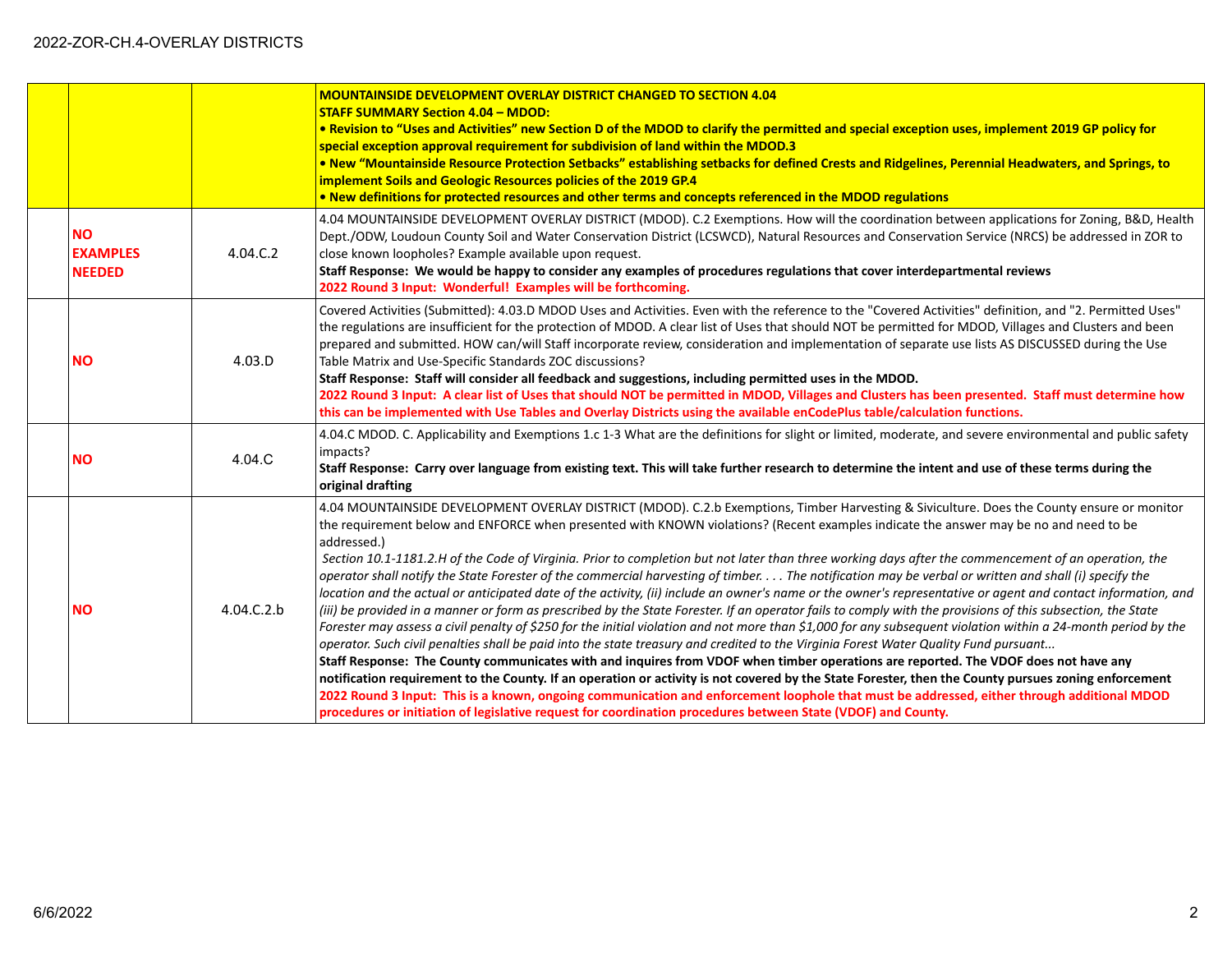| <b>NO</b> | 4.04.D     | 4.04.D MDOD Uses and Activities. As PUBLIC RECORDS (onlinerme.com) show, regulation of high-intensity uses requiring large parking areas formed from<br>clear cutting/land disturbance (with or without a grading permit) has impacted septic fields on the property. This is not only a health, safety and welfare<br>concern for the property owner and patrons, but definitely on a mountainside, a concern for down hill properties. The Covered Activities list is insufficient<br>to ensure protection for citizens and patrons, therefore will high-intensity uses be EXCLUDED from the MDOD Use Matrix list?<br>Staff Repsonse: We can look into a review of MDOD permitted uses, but may be constrained by what is (or isn't) explicitly covered under the 2019 GP<br>and the Code of Virginia<br>2022 Round 3 Input: Staff has the means and authority to review high-intensity use regulations through 2019 Comp Plan RPA Policy 3, Strategy 3.1 and<br><b>Actions A-C to</b><br>3.1. Ensure compatibility of rural economy uses through the evaluation of the scale, use, intensity, and design (site and building) of development<br>proposals in comparison with the dominant rural character and adjacent uses.<br>A. Evaluate and revise zoning regulations and development standards for rural economy uses. Such regulations and standards will address traffic<br>capacity, safe and adequate road access, number of employees, site design standards (e.g., land disturbance, buffering, use intensity, siting, and<br>architectural features), and public health, safety, and welfare.<br>B. Consider the establishment and/or expansion of existing commercial, industrial, and institutional uses by Special Exception if the use and/or<br>expansion: 1) is compatible in scale, use, and intensity with the surrounding rural environment, 2) uses building forms, massing, and architectural styles<br>that reflect the surrounding rural character 3) preserves ridgetops, natural resources, farmland, and open space, and 4) meets applicable zoning<br>regulations and development standards.<br>C. Non-agriculturally related commercial uses may be permitted by Special Exception if the use is compatible in scale and intensity with the agricultural<br>and rural character of the area; poses no threat to public health, safety, and welfare; and helps to preserve farmland, open space, and/or continued<br>agricultural operations. |
|-----------|------------|------------------------------------------------------------------------------------------------------------------------------------------------------------------------------------------------------------------------------------------------------------------------------------------------------------------------------------------------------------------------------------------------------------------------------------------------------------------------------------------------------------------------------------------------------------------------------------------------------------------------------------------------------------------------------------------------------------------------------------------------------------------------------------------------------------------------------------------------------------------------------------------------------------------------------------------------------------------------------------------------------------------------------------------------------------------------------------------------------------------------------------------------------------------------------------------------------------------------------------------------------------------------------------------------------------------------------------------------------------------------------------------------------------------------------------------------------------------------------------------------------------------------------------------------------------------------------------------------------------------------------------------------------------------------------------------------------------------------------------------------------------------------------------------------------------------------------------------------------------------------------------------------------------------------------------------------------------------------------------------------------------------------------------------------------------------------------------------------------------------------------------------------------------------------------------------------------------------------------------------------------------------------------------------------------------------------------------------------------------------------------------------------------------------------------------------------------------------------------|
| <b>NO</b> | 4.04.E     | 4.04.E MDOD E. Mountainside Resource Protection Setbacks. 1.a. Crest and Ridgeline Setback. Shouldn't the setback be greater than 100'? Shouldn't this<br>setback be measured from the edge of the ridgeline and not the crest? There are potentially some fairly flat ridgelines and this setback may not necessarily<br>adequately protect the ridgeline.<br>Staff Response: To address this comment, the setback could be revised to apply to the ridgeline rather than the crest<br>2022 Round 3 Input: Revise setback to apply to the ridgeline rather than the crest                                                                                                                                                                                                                                                                                                                                                                                                                                                                                                                                                                                                                                                                                                                                                                                                                                                                                                                                                                                                                                                                                                                                                                                                                                                                                                                                                                                                                                                                                                                                                                                                                                                                                                                                                                                                                                                                                                   |
| <b>NO</b> | 4.04.F & G | MDOD F.2 and G.4 Performance Standards. There seem to be so many work arounds for getting houses built. Submissions received that recommend<br>against allowing ANY additional clearing beyond what is necessary for the house itself and drainfield. i.e., no additional allowance for "yard." This complies<br>with Commission of Revenue assessment of MDOD properties, correct?<br>Staff Response: We can consider further limiting clearing for allowed residential uses. However, it may not be possible to require that another<br>requirement of the zoning ordinance not be provided                                                                                                                                                                                                                                                                                                                                                                                                                                                                                                                                                                                                                                                                                                                                                                                                                                                                                                                                                                                                                                                                                                                                                                                                                                                                                                                                                                                                                                                                                                                                                                                                                                                                                                                                                                                                                                                                                |
| <b>NO</b> | 4.04.G     | 4.04. MDOD. Conflicts/loopholes between C, F and G. What under any other circumstances would require a grading permit is being allowed for a "Forest<br>Management Plan" that has known prior disclosure of SFD development plans. This process loophole is actually even enabled with G.6.b. by not requiring<br>Health Department groundwater (and septic) until the "record plat" stage (for lots after 10/4/95). How will this be addressed?<br>Staff Response: Open for discussion. Staff recognizes the existing performance standards have expressed loopholes as commented, in the past<br>2022 Round 3 Input: Procedures, permit requirements and handoffs between departments must be reviewed and "fixed." To create a mechanism for<br>enforcement, the ZO requirements must require the prerequisite information for full development plans be submitted before grading permits are<br>granted. Similarly, grading permits relying on "Forest Management Plan" must include mechanisms for on-site review/inspection to not allow site<br>clearing on mountainside as a loophole for residential or business site preparation without permits.                                                                                                                                                                                                                                                                                                                                                                                                                                                                                                                                                                                                                                                                                                                                                                                                                                                                                                                                                                                                                                                                                                                                                                                                                                                                                                                  |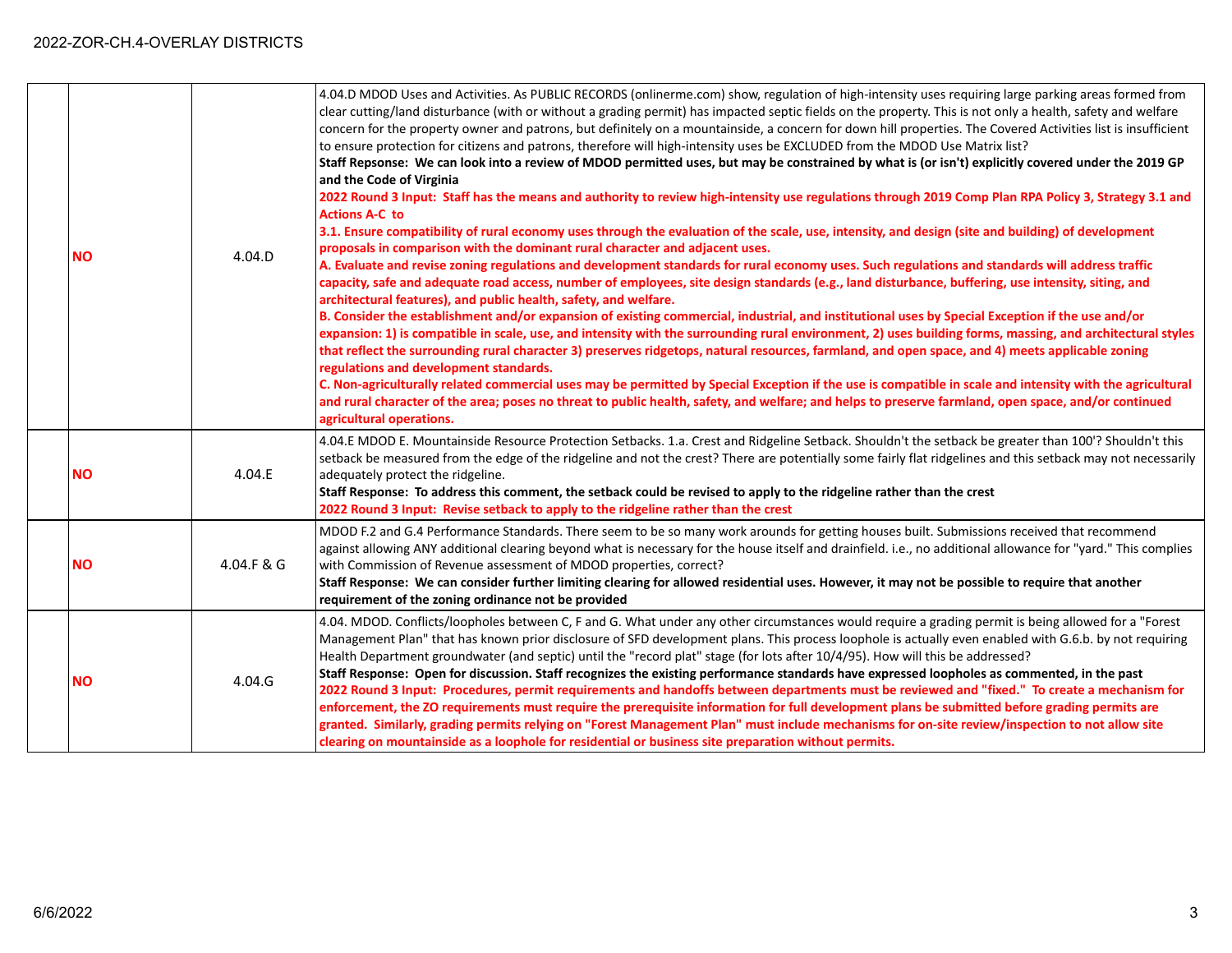| <b>NO</b>    | 4.04.H | 4.04.H MDOD Supplemental Application Materials. 1. Administrative Applications and Proposed Covered Activities.<br>This whole section justifies the earlier request for coordination between departments beyond Building & Development. The July 2021 change in Code of<br>VA will allow LOCAL county management of the Health Department (vs. as a State agency). As it was requested by Loudoun County and will be likely to be<br>adopted by Loudoun, it would be prudent (required?) to consider the departmental coordination and requirements NOW to close the known loopholes.<br>Therefore, will all planning ZOR regulations anticipate this change in the event it is implemented by Loudoun County by formal ZOR adoption?<br>Staff Response: Based on the "Covered Activities" section, all applications, land disturbances, land disturbing activities, and uses are covered by the<br><b>MDOD</b> regulations.<br>We agree on the importance of interdepartmental coordination and can consider any additional feedback for references to other departments in this<br>subsection/language. However, a locational clearance is provided by the Department of Building and Development. If you would like to require a<br>review of a locational clearance by other County departments, please advise on the specific department(s)<br>2022 Round 3 Input: This request for procedure review between DPZ, B&D, HD and other departments cannot be determined whether it has been<br>addressed as the section reference is still not available for review as of 6/6/2022. "Additional MDOD Specific Procedures. Refer to Section 7.01.F.2.e<br>for additional MDOD specific procedures. |
|--------------|--------|-----------------------------------------------------------------------------------------------------------------------------------------------------------------------------------------------------------------------------------------------------------------------------------------------------------------------------------------------------------------------------------------------------------------------------------------------------------------------------------------------------------------------------------------------------------------------------------------------------------------------------------------------------------------------------------------------------------------------------------------------------------------------------------------------------------------------------------------------------------------------------------------------------------------------------------------------------------------------------------------------------------------------------------------------------------------------------------------------------------------------------------------------------------------------------------------------------------------------------------------------------------------------------------------------------------------------------------------------------------------------------------------------------------------------------------------------------------------------------------------------------------------------------------------------------------------------------------------------------------------------------------------------------------------------------------------------------|
| <b>CHECK</b> | 4.04   | 4.04 MDOD . Why was the following text that most clearly outlines the establishment of MDOD removed (or moved) from the initial description of MDOD?<br>Can Staff reinstate or confirm where equivalent text is located?<br>The Mountainside Development Overlay District is hereby established as an overlay district, meaning that this district is overlaid upon other districts and<br>the land so encumbered may be used in a manner permitted in the underlying district only if and to the extent such use is also permitted in the overlay<br>district.<br>4.04 MDOD -- Procedures as outlined in Current Zoning Section 4-1606. Will these all be included in the Procedures Chapter verbatim? If not, what text<br>changes are/will be made?<br>Staff Response: Similar to LOD comment, a general overlay district definition will be provided explaining that an overlay district is a zoning district<br>overlaid upon other zoning districts.<br>The latter portion "land so encumbered may be used in a manner permitted in the underlying district only if" describes the permitted uses of the<br>overlay district and has been relocated to 4.03.D. We can make further adjustments to the language of 4.03.D for clarity.                                                                                                                                                                                                                                                                                                                                                                                                                                                         |
| <b>CHECK</b> | 4.04.D | 4.04.D MDOD. D.2.b&c This is another example of passive recreation term being used without clear definition.<br>Staff Response: These uses and definitions should be defined in Chapter 11. Unfortunately, some references to passive recreation are taken directly<br>from use lists provided in the 2019 GP. For example, this is intended to implement 2019 GP Chapter 3, Action3.3.G "Seek the expansion of passive<br>outdoor recreational opportunities in mountainside areas, including the development of public park sites and improving access to existing recreational<br>facilities such as the Appalachian Trail.                                                                                                                                                                                                                                                                                                                                                                                                                                                                                                                                                                                                                                                                                                                                                                                                                                                                                                                                                                                                                                                                      |
| <b>CHECK</b> | 4.04.G | 4.04.G MDOD. For clarity for ALL zoning ordinance users (not just developers), can/will you better describe and/or provide links to explain G.6.c. language<br>intent: "Such other standards which are relevant, including Section 6-1310 7.09 Issues for Consideration and Section 1-102 1.02, Purposes of Zoning Goals,<br>Purpose, and Intent."<br>Staff Response: There are no other specific standards. In this case, this language has functioned as a reference to 7.09 and 1.02. We are open to any<br>feedback suggesting additional standards. Be advised that specific language is limited language                                                                                                                                                                                                                                                                                                                                                                                                                                                                                                                                                                                                                                                                                                                                                                                                                                                                                                                                                                                                                                                                                      |
| <b>CHECK</b> | 4.04.H | 4.04.H MDOD H. Supplemental Application Materials 1.a.7. Shouldn't forest cover also include requirement for contiguous canopy coverage and wildlife<br>habitat with neighboring lots per the Comp Plan?<br>Staff Response: The current list is for submission materials for applications, rather than performance standards. The list requires all forest cover to be<br>shown on the application, which would include contiguous canopy/forest covered areas.<br>In order to include a submission requirement to show wildlife habitats, we would need additional feedback detailing a preferred clear definition for<br>wildlife habitat that includes parameters for what qualifies as a wildlife habitat (otherwise, all undeveloped areas of the MDOD could be considered<br>habitat for wildlife), and how these habitats would be identified and tracked in a manner a manner that is feasible for the property owner.                                                                                                                                                                                                                                                                                                                                                                                                                                                                                                                                                                                                                                                                                                                                                                      |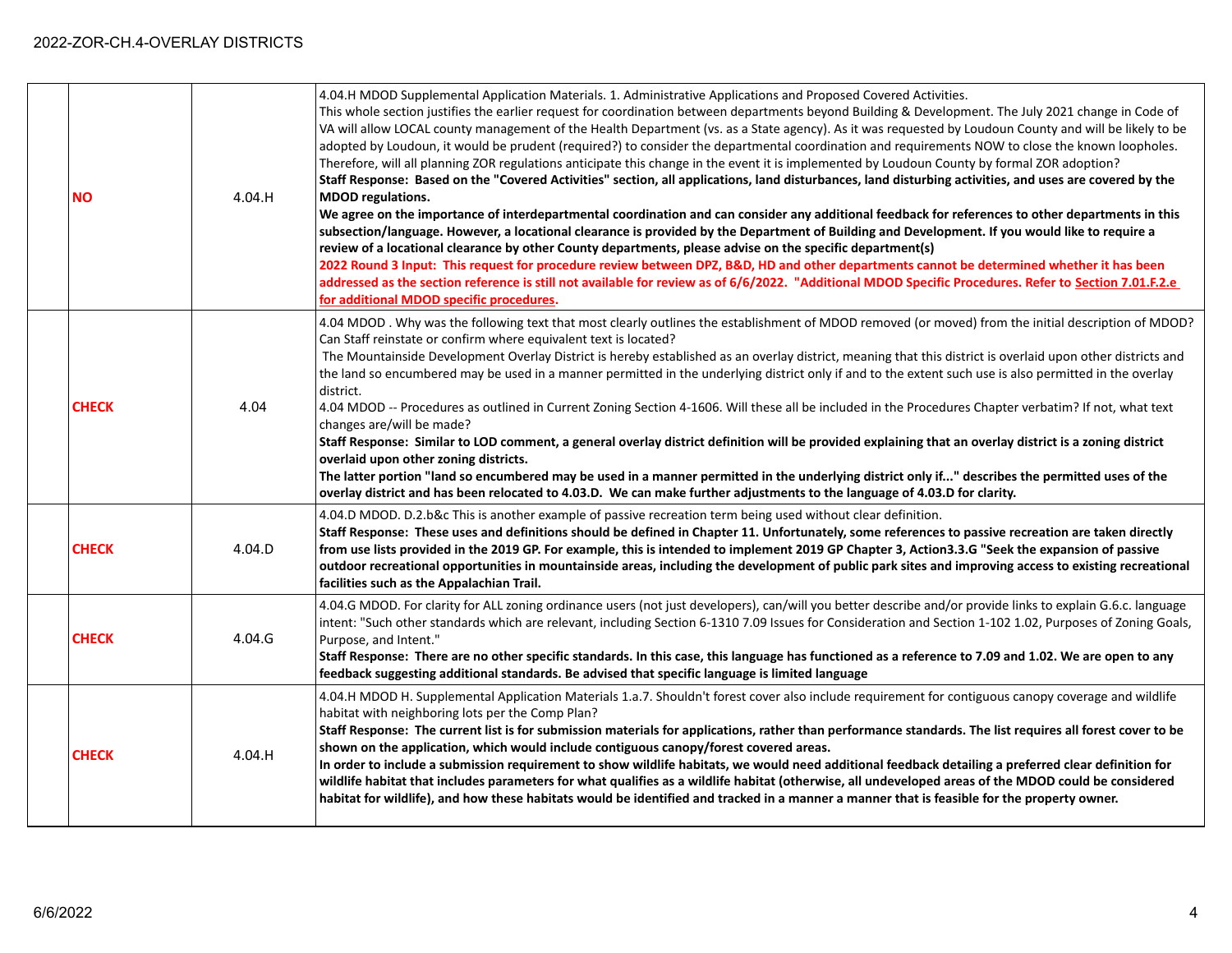| <b>Addressed</b>                              | 4.03.F          | 4.04.F MDOD F. Performance Standards in Somewhat Sensitive and Sensitive Areas. 3. Shouldn't grading plan also consider runoff (direction and velocity)<br>in addition to minimizing erosion?<br>Staff Response: A grading permit is reviewed for compliance with the Virginia Erosion & Sediment Control Handbook, as well as Loudoun County<br><b>Codified Ordinance Chapter 1220</b>                                                                                                                                                                                                                                                                                                                                                           |
|-----------------------------------------------|-----------------|---------------------------------------------------------------------------------------------------------------------------------------------------------------------------------------------------------------------------------------------------------------------------------------------------------------------------------------------------------------------------------------------------------------------------------------------------------------------------------------------------------------------------------------------------------------------------------------------------------------------------------------------------------------------------------------------------------------------------------------------------|
| <b>Addressed</b>                              | 4.04 Definition | 4.04 MDOD Definition. Why was the definition of "Ridgeline" modified to remove the text,<br>"A line measured continuously along the highest elevation of a drainage divide for the major watersheds mapped by the County or other prominent<br>mountain ridges visible from the public right-of-way as identified during the land development process."<br>Staff Response: There are two definitions shown side-by-side in the redlined PDF. The first definition was removed in favor of the latter definition, which is<br>consistent with the definition of a ridgeline provided in the Code of Virginia. Updated text refers to Code of Virginia Section 15.2-2295.1                                                                          |
| <b>Addressed</b>                              | 4.04.C          | 4.04.C MDOD. [related to another entry] 2.b. What is being done to protect steep slope areas from being denuded of tree cover and then being graded for<br>high-intensity rural uses tourist venues that require substantial parking?<br>Staff Responses: We can look into additional ways to prevent forest management leading to grading and development. However, there may be limited<br>options for addressing this issue in agriculturally zoned areas under Code of Virginia<br>Timber harvesting and silviculture, exempt uses with an approved Forest Management Plan, include regeneration / reforestation. Without<br>regeneration/reforestation, it is no longer that use, and thereby subject to the MDOD and performance standards. |
| <b>Addressed</b>                              | 4.04.G          | 4.04.G MDOD. Performance Standards in Highly Sensitive Areas. G.2. Formatting error                                                                                                                                                                                                                                                                                                                                                                                                                                                                                                                                                                                                                                                               |
|                                               |                 |                                                                                                                                                                                                                                                                                                                                                                                                                                                                                                                                                                                                                                                                                                                                                   |
| NO.<br><b>See Staff Note</b><br>regarding FOD |                 | <b>FLOODPLAIN OVERLAY DISTRICT CHANGED TO BE SECTON 4.03</b><br>STAFF SUMMARY: Section 4.02 - FOD: Existing flood protections of the FOD have been maintained. Section references have been updated.<br>Implementation of and alignment with the River and Stream Corridor Resources policies 2 of the 2019 GP will be proposed in draft Chapter 5:<br>Development Standards of the ZO Rewrite. Substantial updates to the FOD are planned in a standalone effort after the ZO Rewrite to provide ample<br>time for Federal Emergency Management Agency and Virginia Department of Conservation and Recreation review and additional community<br>engagement.                                                                                     |
|                                               | 4.03            | 4.02. FLOOD PLAIN OVERLAY. After many years in telecom, I'm a stickler for first reference of acronyms. Unless you enable hyperlinks for all (soon):<br>D.2.f. Where is the first full reference of "FEMA?"<br>d.2.i The first full reference for the acronym "FIRM" does not appear until D.3. Deliniation of the FOD. Should have first reference of acronym at first<br>appearance.<br>E.1.a. Acronym "CLOMR" (Conditional Letter of Map Revision) is not defined at first reference.                                                                                                                                                                                                                                                          |
|                                               | 4.03            | 4.02 FLOOD PLAIN OVERLAY. How much of this entire section is being considered to move to the FSM? If it moves to the FSM, what are the communication<br>issues with non-development professionals (e.g., farmers, rural businesses) that will need to be aware of the requirements before application and/or<br>construction?                                                                                                                                                                                                                                                                                                                                                                                                                     |
|                                               | 4.03            | 4.02 FLOOD PLAIN OVERLAY. E.1.i. Permitted Uses. Why is the text "temporary structure associated with Special Events" highlighted in red? An addition?<br>To be deleted? To be discussed?                                                                                                                                                                                                                                                                                                                                                                                                                                                                                                                                                         |
|                                               | 4.03            | 4.02 FLOODPLAIN OVERLAY DISTRICT. Should there be a River Stream Corridor Overlay District? This could also include elements to implement the Linear<br>Parks and Trails Framework Plan.                                                                                                                                                                                                                                                                                                                                                                                                                                                                                                                                                          |
|                                               | 4.03.D          | 4.02.D FLOODPLAIN OVERLAY DISTRICT. D. Administration. What is the County doing to address FEMA required floodplain studies to be able to adequately<br>restart riparian buffer plantings to benefit protecting water quality?                                                                                                                                                                                                                                                                                                                                                                                                                                                                                                                    |
|                                               | 4.03.E          | 4.02.E FLOODPLAIN OVERLAY DISTRICT. E. Permitted Uses. Has the definition for passive and active recreation uses been reviewed for further clarification?                                                                                                                                                                                                                                                                                                                                                                                                                                                                                                                                                                                         |
|                                               | 4.03.E          | 4.02.E FLOODPLAIN OVERLAY DISTRICT 1.b. Why are active recreation uses allowed at all within the FOD major floodplain? Recreation uses that need<br>facilities built will often result in a rise in base floodplain elevation and require an alteration of the floodplain application. To better protect water quality,<br>rather than modifying portions of the floodplain, those uses should not be allowed.                                                                                                                                                                                                                                                                                                                                    |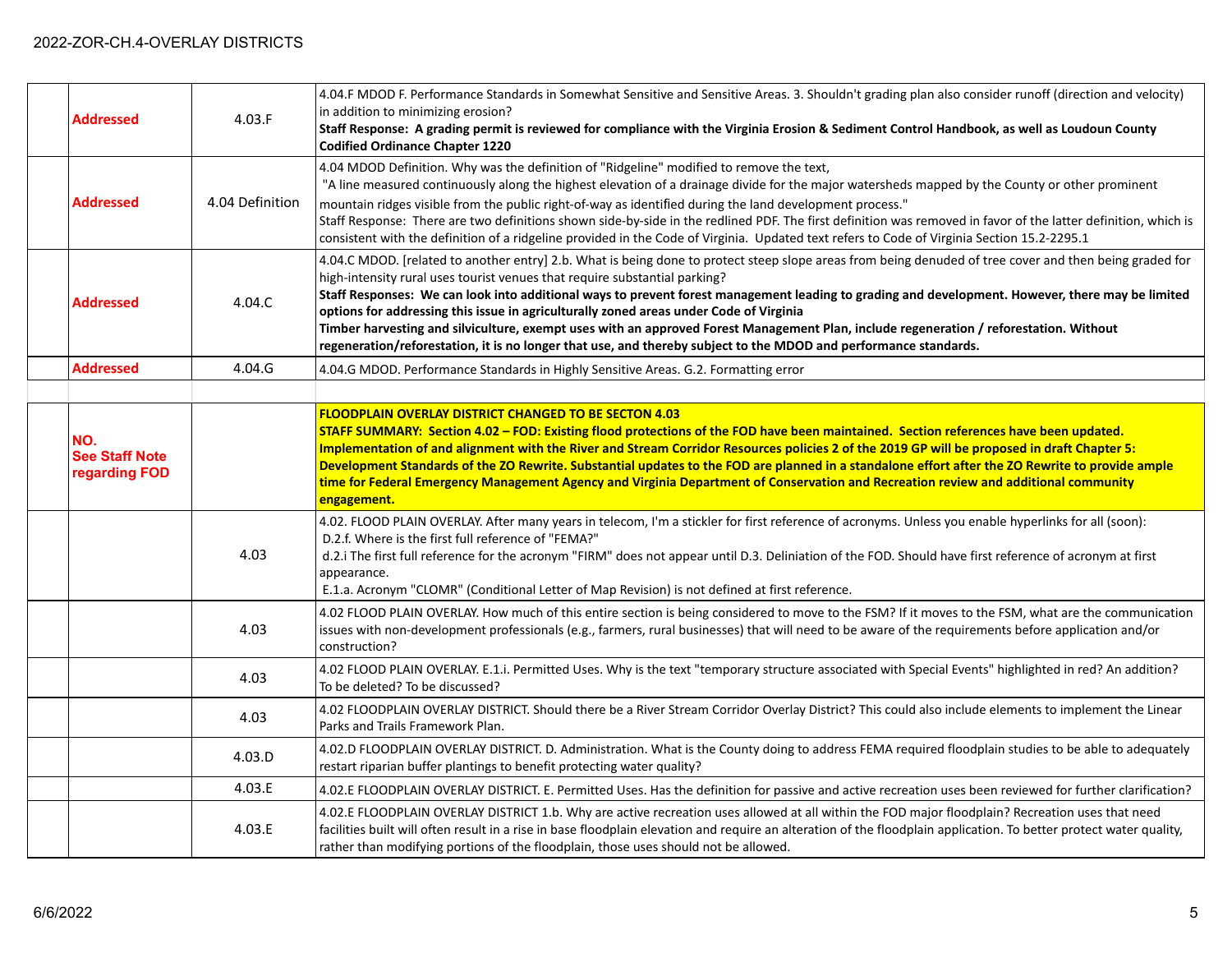|                  | 4.03.E   | 4.02.E FLOODPLAIN OVERLAY DISTRICT 1.h. Why are accessory parking areas a permitted use?                                                                                                                                                                                                                                                                                                                                                                                                                                                                                                                                                                                                                                                                                                                                                                                                                                                                                                                                                                                                                                                                                                                                                                                                                                                                                       |
|------------------|----------|--------------------------------------------------------------------------------------------------------------------------------------------------------------------------------------------------------------------------------------------------------------------------------------------------------------------------------------------------------------------------------------------------------------------------------------------------------------------------------------------------------------------------------------------------------------------------------------------------------------------------------------------------------------------------------------------------------------------------------------------------------------------------------------------------------------------------------------------------------------------------------------------------------------------------------------------------------------------------------------------------------------------------------------------------------------------------------------------------------------------------------------------------------------------------------------------------------------------------------------------------------------------------------------------------------------------------------------------------------------------------------|
|                  | 4.03.E   | 4.02.E FLOODPLAIN OVERLAY DISTRICT 1.i. What is the definition of bulk storage of gasoline, chemicals, fuels, or similar substances? Since those chemical<br>are a threat to water quality, why are incidental structures that would store machines that utilize those chemicals allowed in the FOD at all? Shouldn't<br>incidental structures just be removed from permitted uses?                                                                                                                                                                                                                                                                                                                                                                                                                                                                                                                                                                                                                                                                                                                                                                                                                                                                                                                                                                                            |
|                  | 4.03.E   | 4.02.E FLOODPLAIN OVERLAY DISTRICT 2.e. Why are basketball or tennis courts, and swimming pools permitted uses in the minor floodplain? They<br>unnecessarily add impervious surfaces.                                                                                                                                                                                                                                                                                                                                                                                                                                                                                                                                                                                                                                                                                                                                                                                                                                                                                                                                                                                                                                                                                                                                                                                         |
|                  | 4.03.E   | 4.02.E FLOODPLAIN OVERLAY DISTRICT 2.f. Why are parking lots permitted uses? Regardless of following best practices, it would be simpler (and provide<br>better water quality benefits) if they were not allowed.                                                                                                                                                                                                                                                                                                                                                                                                                                                                                                                                                                                                                                                                                                                                                                                                                                                                                                                                                                                                                                                                                                                                                              |
| <b>NO</b>        | 4.03.F   | 4.02.F FLOODPLAIN OVERLAY DISTRICTS 2-6 Why are these uses allowed by special exception? Except for passive recreation uses (such as trails for the<br>linear parks and trails system), these uses are unnecessary in a minor floodplain and do not contribute to protecting water quality.<br>Staff Response: These were carried over from existing text prior to ZOAM-2015-0003. Staff did not remove any uses unless FEMA required those uses<br>to be removed. We can consider appropriate SPEX uses during the revision of the FOD. 4.02.G FLOODPLAIN OVERLAY DISTRICT G. Standards for Special<br>Exceptions. Why aren't requirements included to look at cumulative impacts of special exceptions and development in general? Handling this decisions<br>on a case by case basis has led to a cumulative negative impact on the watersheds in the area. Why don't these standards include impacts to wildlife,<br>native vegetation, and wetlands that may occur within the floodplain? Beyond being addressed in Chapter 5 for Development Standards, native<br>vegetation has positive impacts on reducing stormwater flows, velocities, and other impacts to the floodplain<br>2022 Round 3 Input: Request consideration for appropriate SPEX uses during the revision of the FOD. 4.02.G FLOODPLAIN OVERLAY DISTRICT G.<br><b>Standards for Special Exceptions.</b> |
|                  | 4.03.F.5 | 4.02 FLOOD PLAIN OVERLAY. F.5 Special Exception Uses. How can the county/FEMA continue to allow the 840 square foot structure allowance without any<br>engineering study or CLOMAR, but deem tree planting or woven wire fencing an impact requiring these measures?                                                                                                                                                                                                                                                                                                                                                                                                                                                                                                                                                                                                                                                                                                                                                                                                                                                                                                                                                                                                                                                                                                           |
| <b>Addressed</b> | 4.03.G   | 4.02.G FLOODPLAIN OVERLAY DISTRICT G. Standards for Special Exceptions. Why aren't requirements included to look at cumulative impacts of special<br>exceptions and development in general? Handling this decisions on a case by case basis has led to a cumulative negative impact on the watersheds in the<br>area. Why don't these standards include impacts to wildlife, native vegetation, and wetlands that may occur within the floodplain? Beyond being<br>addressed in Chapter 5 for Development Standards, native vegetation has positive impacts on reducing stormwater flows, velocities, and other impacts to<br>the floodplain.<br>Staff Response: When the engineering study is conducted, the applicant must consider all existing and proposed development within the watershed.                                                                                                                                                                                                                                                                                                                                                                                                                                                                                                                                                                              |
|                  | 4.03.G   | 4.02.G FLOODPLAIN OVERLAY DISTRICT G.7. "Substantial damage" is defined but not "significant damage," which is the term used here. Can this be<br>clarified and/or defined?                                                                                                                                                                                                                                                                                                                                                                                                                                                                                                                                                                                                                                                                                                                                                                                                                                                                                                                                                                                                                                                                                                                                                                                                    |
|                  | 4.03.H   | 4.02.H FLOODPLAIN OVERLAY DISTRICT H.2.b. Why isn't there priority to protect natural features (wetlands, native plants, etc), that benefit water quality<br>and have flood water runoff benefits, required for floodplain alterations?                                                                                                                                                                                                                                                                                                                                                                                                                                                                                                                                                                                                                                                                                                                                                                                                                                                                                                                                                                                                                                                                                                                                        |
|                  | 4.03.1   | 4.02.I FLOOD PLAIN OVERLAY. I.1.a. acronym "MPOD*" -- is this incorrectly identifying MDOD? and what is the asterisks representing?                                                                                                                                                                                                                                                                                                                                                                                                                                                                                                                                                                                                                                                                                                                                                                                                                                                                                                                                                                                                                                                                                                                                                                                                                                            |
|                  | 4.03.1   | 4.02.I FLOOD PLAIN OVERLAY. I.1.k. The requirement for prior approval from U.S Army Corp of Engineers, Va DEQ and VA Marine Resources Commission<br>should STAY in the Zoning Ordinance for visibility.                                                                                                                                                                                                                                                                                                                                                                                                                                                                                                                                                                                                                                                                                                                                                                                                                                                                                                                                                                                                                                                                                                                                                                        |
|                  | 4.03.1   | 4.02.1 FLOOD PLAIN OVERLAY 1.4. Standards for Subdivision Proposals. That's all? With all the other details this gets only a, b, c?<br>Staff Response: When this section is revised, we can consider appropriate standards for subdivision proposals. Substantial updates to the FOD are<br>planned in a standalone effort after the ZO Rewrite to provide ample time for Federal Emergency Management Agency and Virginia Department of<br>Conservation and Recreation review and additional community engagement.<br>2022 Round 3 Input: Consider appropriate standards for subdivision proposals during FOD ZOAM                                                                                                                                                                                                                                                                                                                                                                                                                                                                                                                                                                                                                                                                                                                                                            |
|                  | 4.03.1   | 4.02.J FLOOD PLAIN OVERLAY. J. Density Calculations. With all the specific requirements and restrictions for FOD, why is the land area still being used as<br>part of the land area calculation for density? Will this be at least discussed for ZOAM-2020-0002?                                                                                                                                                                                                                                                                                                                                                                                                                                                                                                                                                                                                                                                                                                                                                                                                                                                                                                                                                                                                                                                                                                               |
|                  | 4.03.K   | 4.02.K FLOODPLAIN OVERLAY DISTRICT K.4.a. What is definition of "good and sufficient cause"?                                                                                                                                                                                                                                                                                                                                                                                                                                                                                                                                                                                                                                                                                                                                                                                                                                                                                                                                                                                                                                                                                                                                                                                                                                                                                   |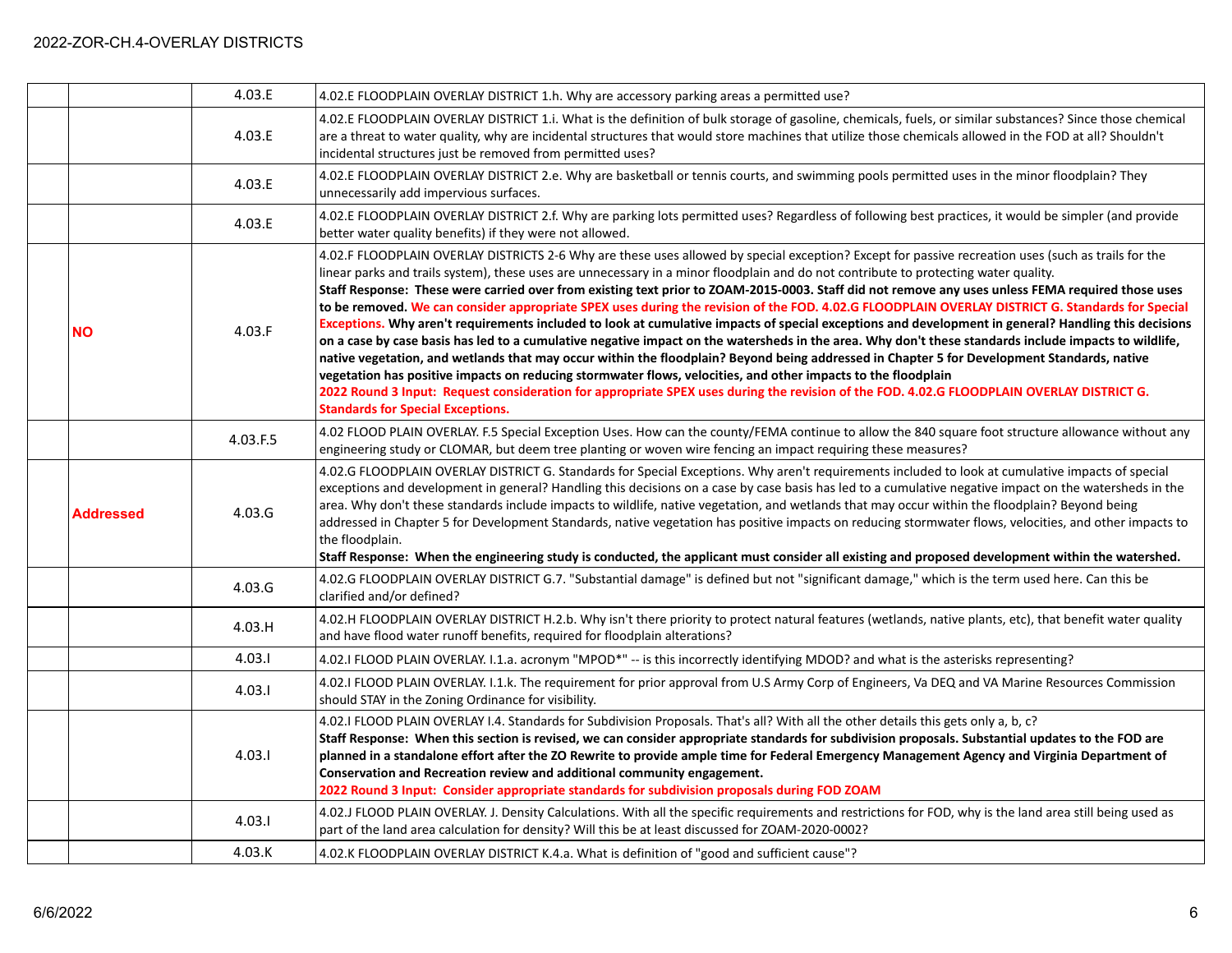|  | 4.03.K   | 4.02.K FLOODPLAIN OVERLAY DISTRICT K.4.b. What is definition of "exceptional hardship"?                                                                                                                                                                                                                                                                                                                                                                                                                                                                                                                      |
|--|----------|--------------------------------------------------------------------------------------------------------------------------------------------------------------------------------------------------------------------------------------------------------------------------------------------------------------------------------------------------------------------------------------------------------------------------------------------------------------------------------------------------------------------------------------------------------------------------------------------------------------|
|  | 4.03.K   | 4.02.K FLOODPLAIN OVERLAY DISTRICT K.4.c. Why isn't degradation of wildlife habitat or other natural features included?                                                                                                                                                                                                                                                                                                                                                                                                                                                                                      |
|  | 4.05     | LIMESTONE OVERLAY DISTRICT CHANGE TO SECTION 4.05<br><b>STAFF SUMMARY Section 4.05 - LOD</b><br>. New definitions for terms and concepts referenced in the LOD regulations.<br>. Updated formatting and language for ease of administration and<br>consistency across the ZO Rewrite.<br>. Most existing LOD regulations have been retained to maintain existing 2019<br><b>GP protections for Limestone Geology Areas.</b>                                                                                                                                                                                  |
|  | 4.05.C.1 | 4.05 LIMESTONE OVERLAY DISTRICT. C. Applicability. Why was the second sentence* deleted, when a similar sentence was left for the FOD 4.02.E (and<br>MDOD 4.03.D.1)?<br>* The LOD is established as an overlay district, meaning that this district is overlaid upon other districts and the land so encumbered may be used in a<br>manner permitted in the underlying district only if and to the extent that such use is also permitted in the overlay district.                                                                                                                                           |
|  | 4.05.C.2 | 4.05.C.2 LIMESTONE OVERLAY DISTRICTS. C.2. If this list is to be considered comprehensive for Administrative Applications, AND ensure loopholes are<br>closed (see next post), then shouldn't applications for Wells be added?                                                                                                                                                                                                                                                                                                                                                                               |
|  | 4.05.C.3 | 4.05 LIMESTONE OVERLAY DISTRICTS. C.3.d. and C.f.4. Exemptions. The coordination between applications for Zoning, B&D and Health Dept./ODW MUST<br>be addressed in ZOR to close known loopholes.<br>F.2 Site grading permit requirements and F.5 reference to Wells regulations have been proven insufficient to avoid abuse and conscious loophole bypass<br>between Zoning, B&D and Health Dept. How will new ZO address the egregious bypass of zoning requirements for well construction in the LOD? How<br>can/will a zoning permit be REQUIRED for review and/or approval before well approval in LOD? |
|  | 4.05.D   | 4.05.D LIMESTONE OVERLAY DISTRICTS. D.1. Geophysical Study. To ensure the same issues as now evident in Lucketts be not permitted, will the<br>requirement for geophysical study "for all land development applications and land disturbing activities" also be EXTENDED to any applications for wells or<br>septic?                                                                                                                                                                                                                                                                                         |
|  | 4.05.D   | 4.05.D LIMESTONE OVERLAY DISTRICTS D.1 Identification of Karst/Sensitive Environmental Features and Required Setbacks. Why aren't vernal pools<br>included (as they may not necessarily occur where there are sinkholes or other geophysical features)?                                                                                                                                                                                                                                                                                                                                                      |
|  | 4.05.E   | 4.05.E LIMESTONE OVERLAY DISTRICTS. E.5. Why (in the world) were the following Pollution Sources REMOVED from the list prohibited within the LOD?<br>c. Automobile service stations:<br>d. Gas pumps accessory to convenience food store;<br>e. Motor vehicle service and repair; Automotive Use Category uses identified in Section 3.02;<br>g. Landfills and waste sites. Waste-related Use Category uses identified in Section 3                                                                                                                                                                          |
|  | 4.05.F   | 4.05.F LIMESTONE OVERLAY DISTRICTS F. Development Standards for the LOD. In addition to inclusion of vernal pools as a sensitive environmental feature,<br>why aren't the evaluation of obligate vernal pool species considered during the development process? Amphibians and other vernal pools species are<br>some of the most sensitive wildlife species and need special considerations to adequately protect.                                                                                                                                                                                          |
|  | 4.05.G   | 4.05.G LIMESTONE OVERLAY DISTRICT. G.2.a. Ineligibility for Density Increases. SO -- if an applicant "may not" be eligible for density increases otherwise<br>permitted under the clustering provisions," for LOD, why can't (or won't) the same requirement apply for other overlay districts (specifically, FOD and<br>MDOD)?                                                                                                                                                                                                                                                                              |
|  | 4.05.G   | 4.04.G LIMESTONE OVERLAY DISTRICTS G. Mitigation Measures for LOD. This may be a semantic issue for what is allowed, but why aren't all of these<br>mitigation measures standard for all development applications in the LOD?                                                                                                                                                                                                                                                                                                                                                                                |